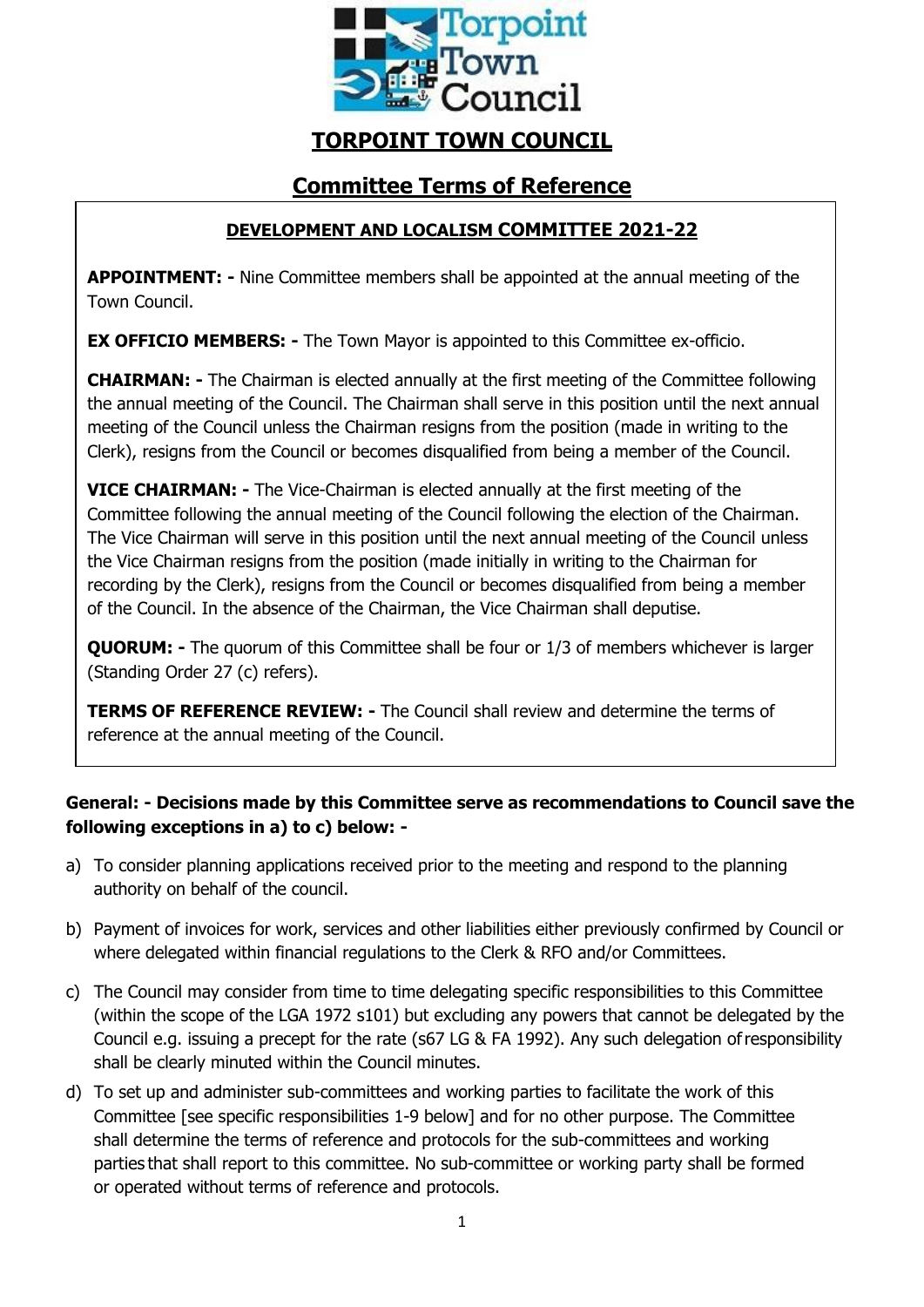

Where matters have been delegated to this Committee for approval, it shall comply with all Council's policies, protocols, systems and procedures including Standing Orders and Financial Regulations and any other statute within legislation.

#### **Specific Responsibilities** –

Under the direction, leadership and guidance of the Committee Chairman, shall be accountable and responsible for the following areas of Council Activity

- 1) Oversight and responsibility of the Town Council Strategy. This will include the annual review, compilation, project implementation costs and presentation to Council.
- 2) To present and include the Development Plan within the papers for the precept meetings and to identify sources of finance to implement the plan. This will be within the confines of Financial Regulations and also the Council Business Risk Management Plan with particular reference to capital projects.
- 3) To work within the Government Devolution and Localism strategy, in partnership with the principal authority localism team and other service and asset providers to identify services and assets that this Council could own, maintain and or a service that could be delivered locally.
- 4) In conjunction with 3) above to investigate the feasibility, improved efficiency and cost effectiveness of the Town Council delivering services or maintaining/owning the asset.
- 5) Together with the Clerk & RFO to review the Budget Variance and the appropriate of current budgets that have not been delegated to other Committee/Officers.
- 6) To work towards the production of a Neighbourhood Plan using the area within the parish boundaries of Torpoint as the designated plan area.
- 7) To work with the principal authority, government agencies, statutory services and other bodies as a source of guidance, advice and financial resource in the production of the plan.
- 8) To lead on community engagement and consultation with the residents of the parish as a key requirement in the production of the plan.
- 9) To lead on and make recommendations on the Vision for Torpoint following production of the strategy document.
- 10) Responsible for the marketing and communication strategy of the Council, including the content of the website.
- 11) To undertake and develop the work and strategy previously allocated to the former Coastal Community Team Advisory Committee.
- 12) To receive a monthly report from the Town Team Project Board (TTPB), advising the Council on the delegated decisions, assigned to this Committee, taken by the TTPB, working in partnership with Cornwall Council on the Lower Fore Street Development Strategic Outline Case.